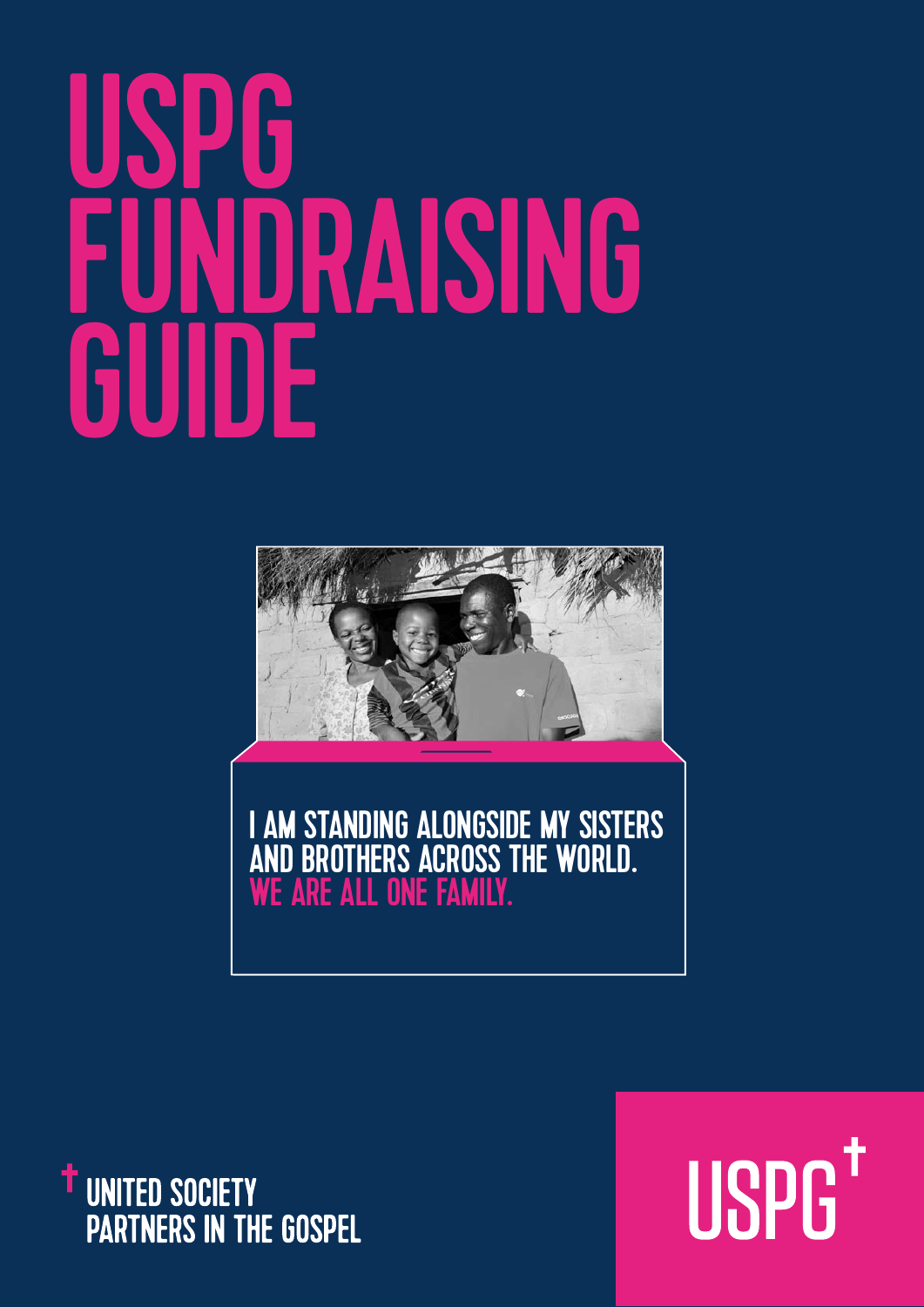### Thank you for choosing to fundraise for USPG

'Fundraising is a very rich and beautiful activity. It is a confident, joyful, and hope-filled expression of ministry. In ministering to each other, each from the riches that he or she possesses, we work together for the full coming of God's kingdom.'

A Spirituality of Fundraising by Henri J.M. Nouwen

At USPG we wholeheartedly agree with this statement, and we are very grateful to all who wish to fundraise on our behalf.

In this guide you'll find everything you need to help you with your fundraising. We've included ideas and suggestions to ensure your fundraising is simple, fun and successful. We've used examples of events our supporters have organised for USPG over the years to help give inspiration and encouragement.

However much you are hoping to raise, please know that it will make a huge difference to our partner churches around the world who are living out the gospel in their local communities.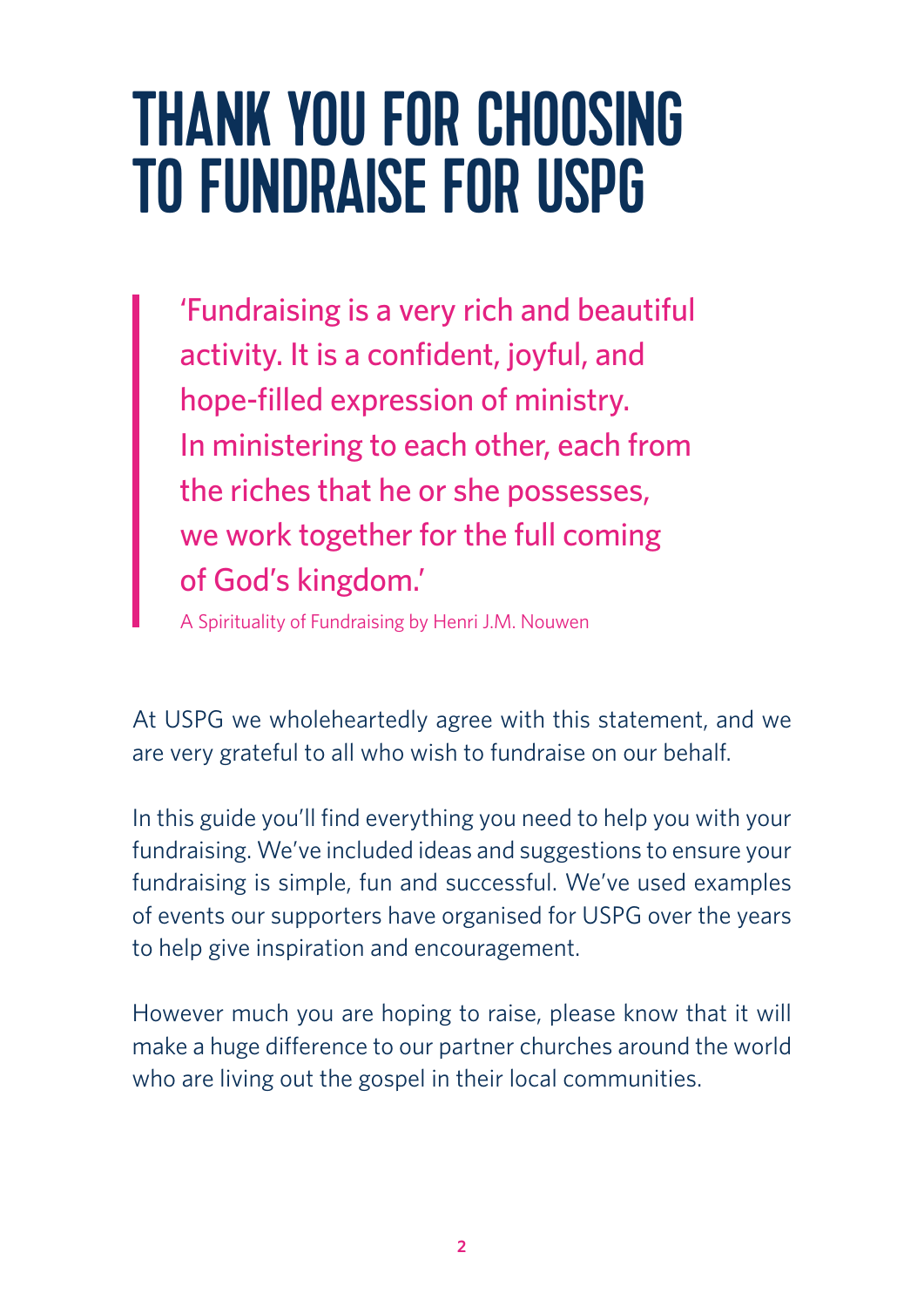### WHY SHOULD PEOPLE give to USPG?

**This is a good question that people may ask you while you're organising your fundraising. We've put together the below to help you describe why people might like to consider supporting our work.**

#### **At USPG we believe...**

#### **In the global church**

By supporting USPG through fundraising and donations you are supporting the mission of Anglican churches across the world witnessing to the transformation of the lives of individuals and communities in Christ, and affirming that as sisters and brothers we are all heirs together and precious in God's sight.

Most of that work takes place within individual provinces of the Anglican Communion, but some activities cross these boundaries and enrich regions or the Communion as a whole.

Much of the work relates to issues of shared concern across the globe, like the environment, gender, migration, theological training and leadership development, but it does so in ways that reflect pressing local priorities. In North India that involves an anti-human trafficking initiative; in Calais the support of a Refugee Projects officer; in Zambia initiatives tackling gender based violence and across Asia the work of the Asian Theological Academy.

#### **In genuine partnership**

What distinguishes USPG is not what it does, but how it does it.

Money given for the work of USPG goes to support those activities and initiatives prioritised by our partner churches. Always and everywhere, we work through the local church, unlike most Christian NGOs, which run their own separate projects overseas.

We work in deep and mutually transformative partnership with the leadership and the key structures of the churches that make up the Anglican Communion. Our relationships of trust with these churches have been nurtured by close listening over decades and in some cases centuries.

#### **In a wide-ranging understanding of mission**

Our vision of sharing in God's mission is broad and inclusive. It includes initiatives in education, leadership development, health and community development, among others. So, the programmes that are supported are highly varied. At any one time, there may be initiatives to improve theological education, support Christian leadership, challenge gender-based violence, encourage the growth of green churches, provide pastoral care or advocacy for migrants or tackle the stigma associated with HIV/AIDS.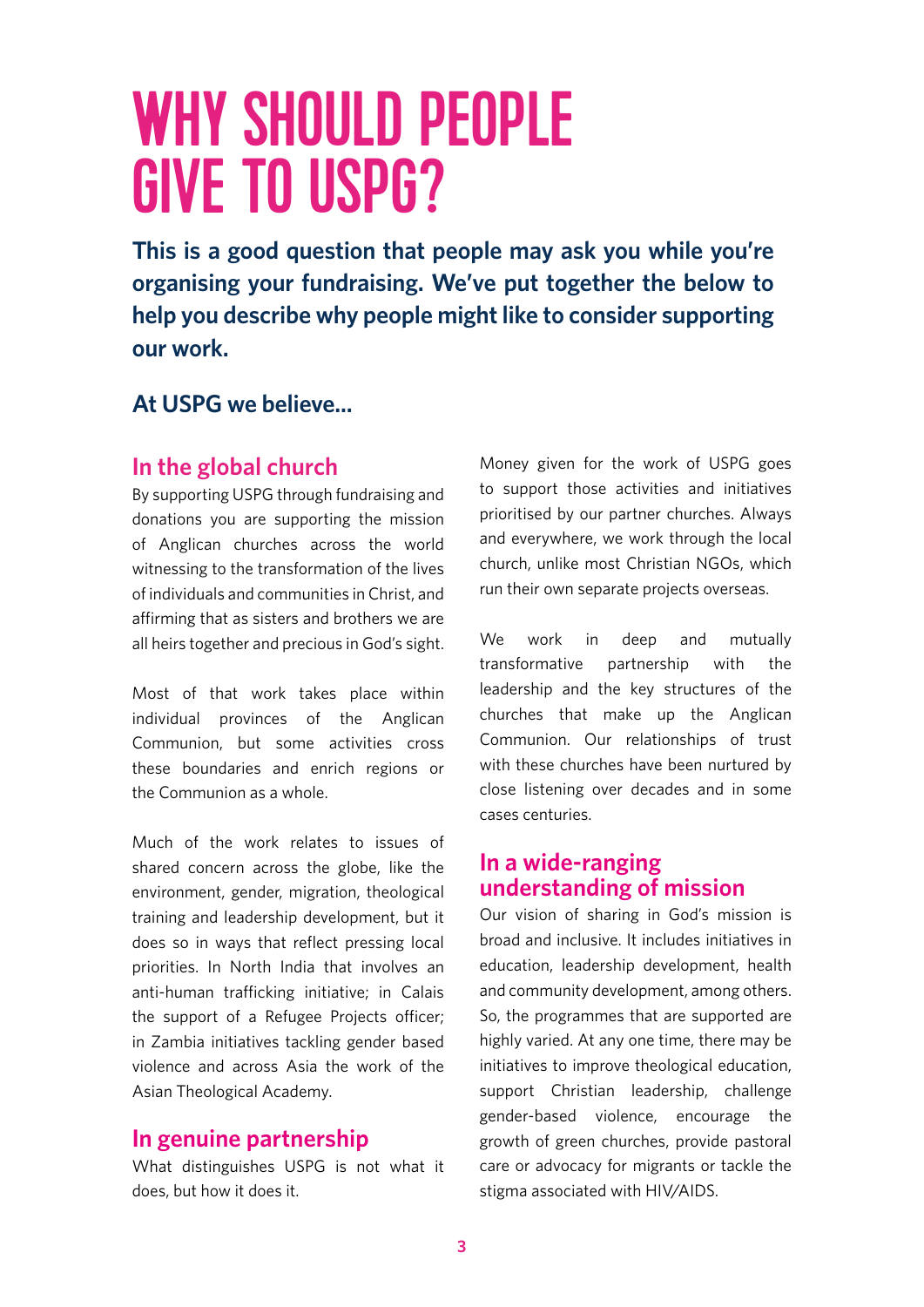## BY FUNDRAISING FOR US, you are sharing in…

### **Our mission**

USPG is the Anglican mission agency that partners churches and communities worldwide in God's mission to enliven faith, strengthen relationships, unlock potential and champion justice.

### **And our values**

### **We are faithful**

We seek to be faithful to the call of Jesus Christ and to our vocation to serve the churches and communities of the Anglican Communion in mission since our foundation in 1701.

#### **We are radical**

We seek to respond to the challenge of working for the Kingdom of God. In pursuit of that radically inclusive vision, we are willing to ask questions, to take risks and to reflect theologically on our broken world, and upon our own work as we seek to challenge injustice.

#### **We stand in solidarity**

We seek to participate in God's mission in solidarity with those from our partner churches in ways that cherish and honour their dignity and agency as they give voice to their response to God's call in the life of their churches, communities and nations.

#### **We respect context**

We seek to work across cultures for the benefit of all people, regardless of ethnicity, gender, sexuality, disability, age or beliefs. We recognise that this commitment involves humility, and a willingness to learn and be changed.

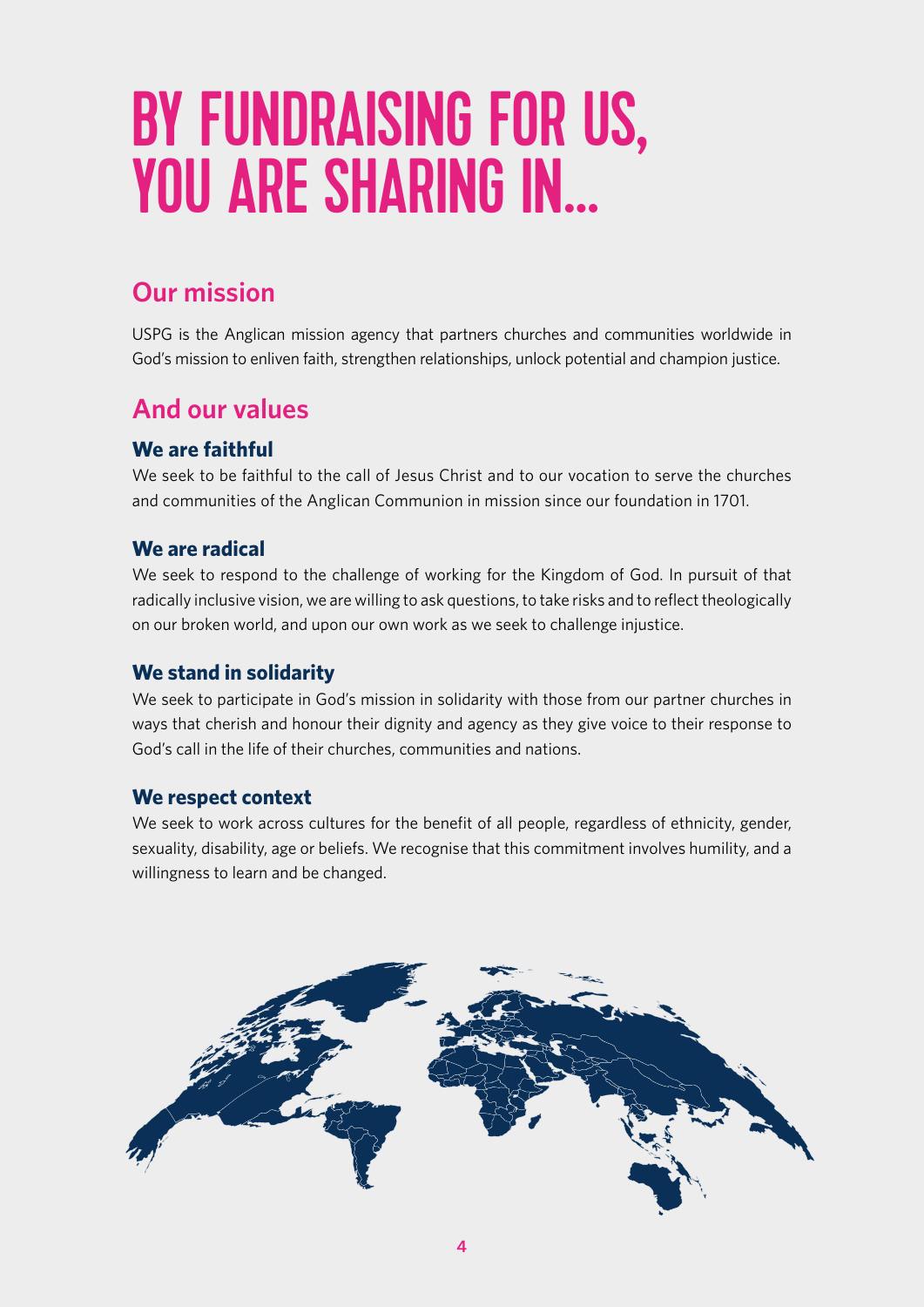### Spotlight on… SPONSORED WALK

**Whether you choose to plan your own walking fundraiser, or decide to take part in an organised event, sponsored walks are a great way to enjoy time with others while raising money for USPG.**



'The fellowship and conversations along the journey make the miles fly by. Walking is a great way to get to know people on a deeper level. It's a simple thing to do if you're in good health. I'd encourage you to get out there and walk!'

Richard Reade, organises his own 20-mile walk each year in Derby for USPG.

 $\leftarrow$ 



'You meet different people as you go around. It's very sociable and offers the opportunity to share the reason you are walking.'

Una Barter, takes part in the organised event Just Walk.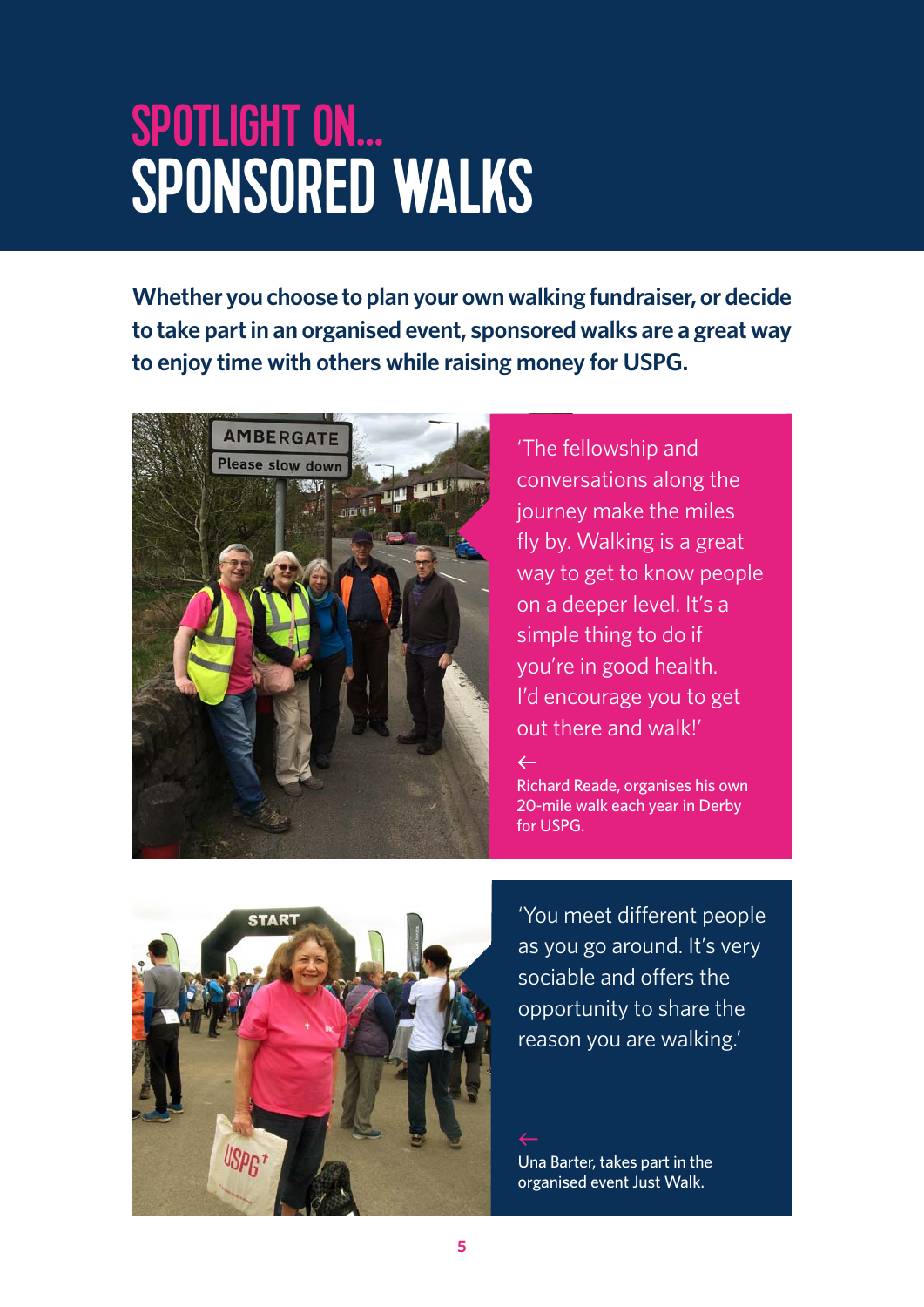### Spotlight on… Fundraising with food

Organising a fundraising meal is a great way to get people together and enjoy dishes from around the world. What better way to raise money than to encourage your friends to come along to a tasting evening where they can try new foods and experience a different culture.

Coffee mornings and cream teas have been around as long as USPG. There's a reason they're always a successful fundraiser – everyone loves tea and cake! Invite people round to your house, or hold an event in your church hall and get the whole congregation involved. You can ask people to bake or buy cakes. It's a great way to bring people together for a natter and to raise money for a good cause.



Cream team fundraiser for USPG at St Andrew's, Steyning.

### Spotlight on… **FUNDRAISING IN LIEU OF GIFTS**

Many of our supporters have kindly chosen to celebrate a special birthday or anniversary with a fundraising event for USPG. Not sure what presents to ask for? Why not ask your friends and family to make a donation to USPG instead.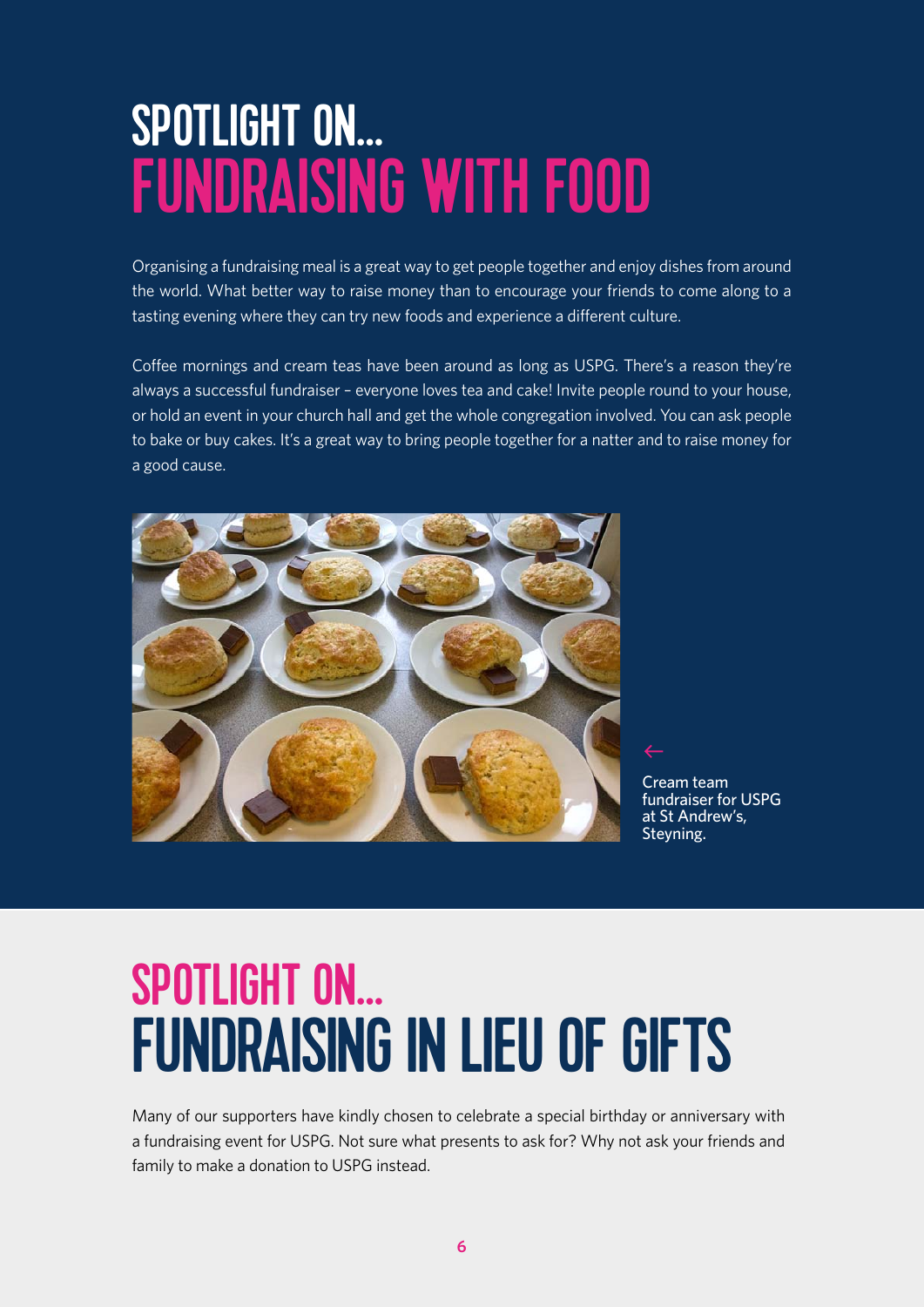### Spotlight on… **FUNDRAISING WITH CHILDREN**



'The cake making was fun. The chocolate cakes were my favourite.'

#### $\leftarrow$

Maisie, junior church member at St Andrew's Backwell.

It's great to involve the Sunday School and Youth Group in your fundraising. Why not ask them to collect 5p coins in a special jar or USPG collection box. Smarties tubes work well too. You could instigate a competition to see who can collect the most coins.

Bake sales also go down well. Most children enjoy baking and eating cakes! Decorating cakes and biscuits is a great activity to do with younger and older children alike, and it's a chance to get creative.

### Spotlight on… SEASONAL FUNDRAISING

Why not focus your fundraising efforts around a specific season, such as Lent? Invite others to join you for a Lent lunch in the church hall, at someone's house or at a local restaurant. You could charge for the food or the event and organise a raffle with locally donated items.

Another idea is to have a blessings jar, into which you could donate small change whenever you feel blessed.

You can find more ideas on our website at www.uspg.org.uk/fundraising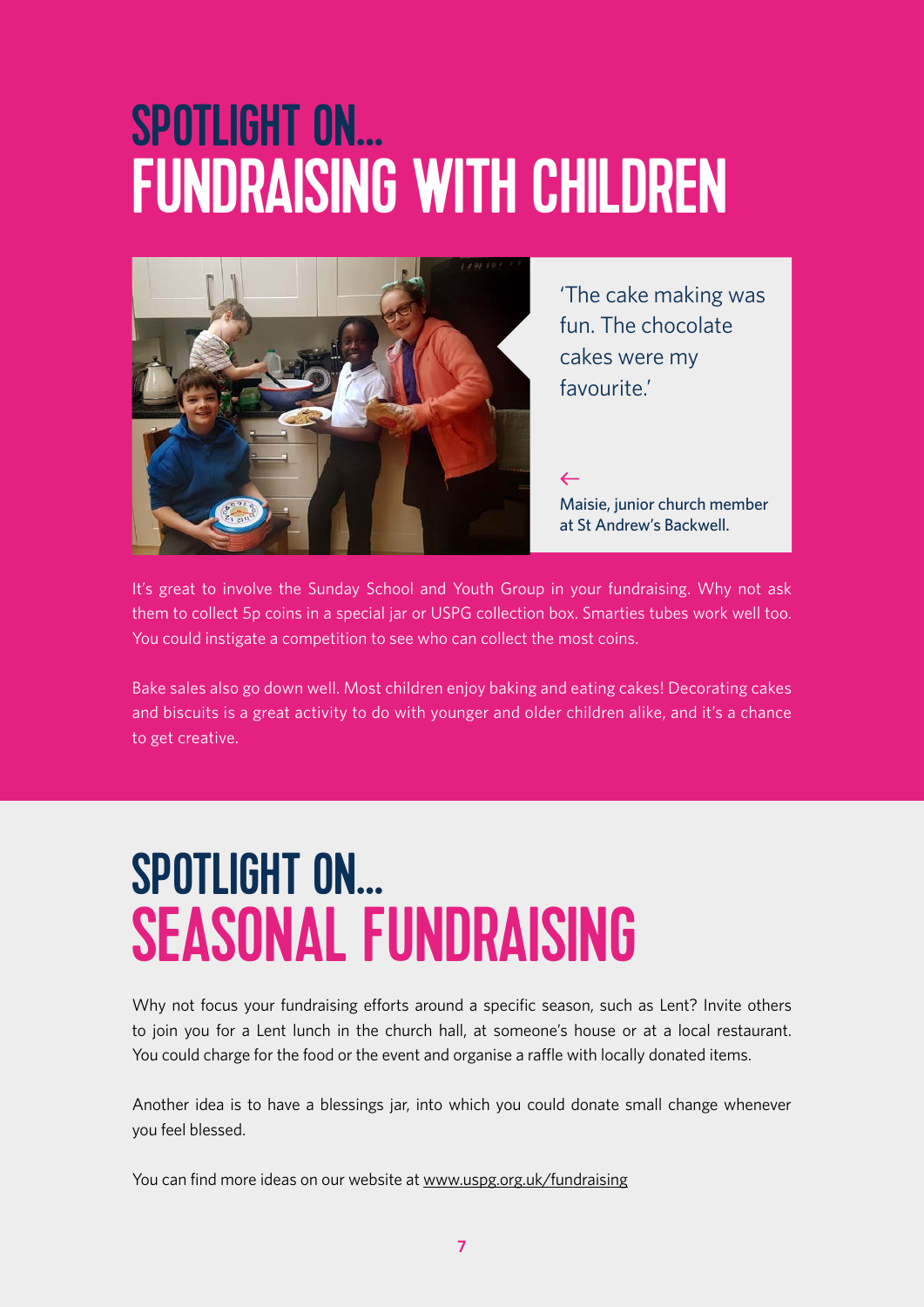# Fundraising Top Tips

### **With all of these ideas, you can increase how much you raise by adding extra fundraising activities. Here are some examples:**

- Set up a Just Giving page for your fundraising. Go to www.justgiving.com and create your own page for USPG, which you can then send out to all your contacts. If you need a hand with this, please call us on 020 7921 2220.
- Organise a raffle. Ask friends to help by approaching anyone they know who can donate a voucher, hamper, goody bag or gift set. Write letters to local companies, especially independent businesses, asking them to support your event. You can offer to display their business cards at your event to promote the company to your guests. A raffle is a fun and easy way to increase your donations, and you can get some lovely prizes too.
- Contact your local newspaper and radio station to see if they will promote your fundraising. Put up posters in local shops and hand out flyers. This will help to raise awareness of your event and even your church. You could advertise on local neighbourhood websites, Facebook groups and local blogs.
- Don't forget to order our Gift Aid envelopes to distribute at your event for

anyone who is eligible. This means that for every £1 donated, 25p can be claimed back from HMRC to go towards the work of USPG.

- If you're organising a fete or community event, contact some local companies to see if they'd be prepared to sponsor the cost of the event. It's a great way for them to get free advertising, and can help keep your costs down.
- There may be someone within your congregation who is able to get their gift match funded by their employer. This is a great way to double donations instantly.
- You can use Social Media to spread the word even further, don't forget to tag us @USPGglobal so we can share and retweet!
- Fundraise for USPG as you shop online. Easyfundraising is a great way to raise money for USPG while shopping – at no extra cost to you. Register at www.easyfundraising.org.uk/causes/ uspgglobal/ and every time you shop online the retailer will make a donation to USPG – it really is that easy!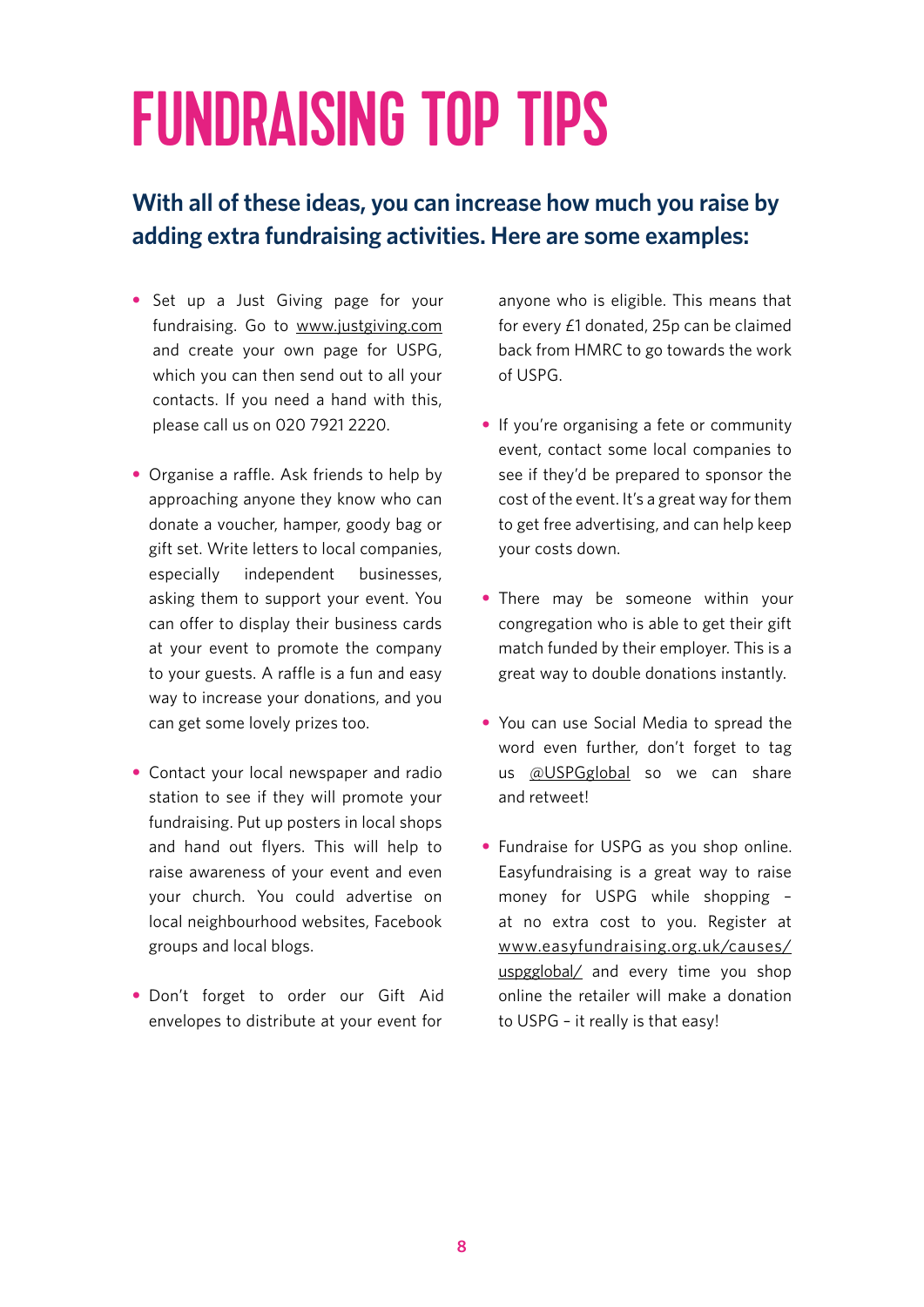# WHAT WE CAN PROVIDE

### **We have a range of resources that can be given out at your event to support your fundraising:**

- USPG leaflets to inform people about our work
- USPG T-shirts for you to wear with pride
- Posters about the work of USPG
- Editable posters which can be completed with your event details
- We have a range of films that you could show at your event visit www.uspg.org.uk/films
- USPG collection boxes
- Gift Aid envelopes
- A thank you letter from USPG to share and display after the event

Please get in touch if you'd like to book a USPG Speaker to come to your event and talk about their experiences of the world church. This is a great way to bring to life the work of USPG and explain how donations will make a difference. Please email fundraising@uspg.org.uk for more information.

# How we can help

**CONTRACTOR** 

Please get in touch and tell us about your fundraising by emailing fundraising@uspg.org.uk or calling 020 7921 2220. We'd love to hear from you and do what we can to support your event.

Please email photos from your fundraising events so we can feature them in future editions of our supporter magazine *Transmission* to inspire others to get involved.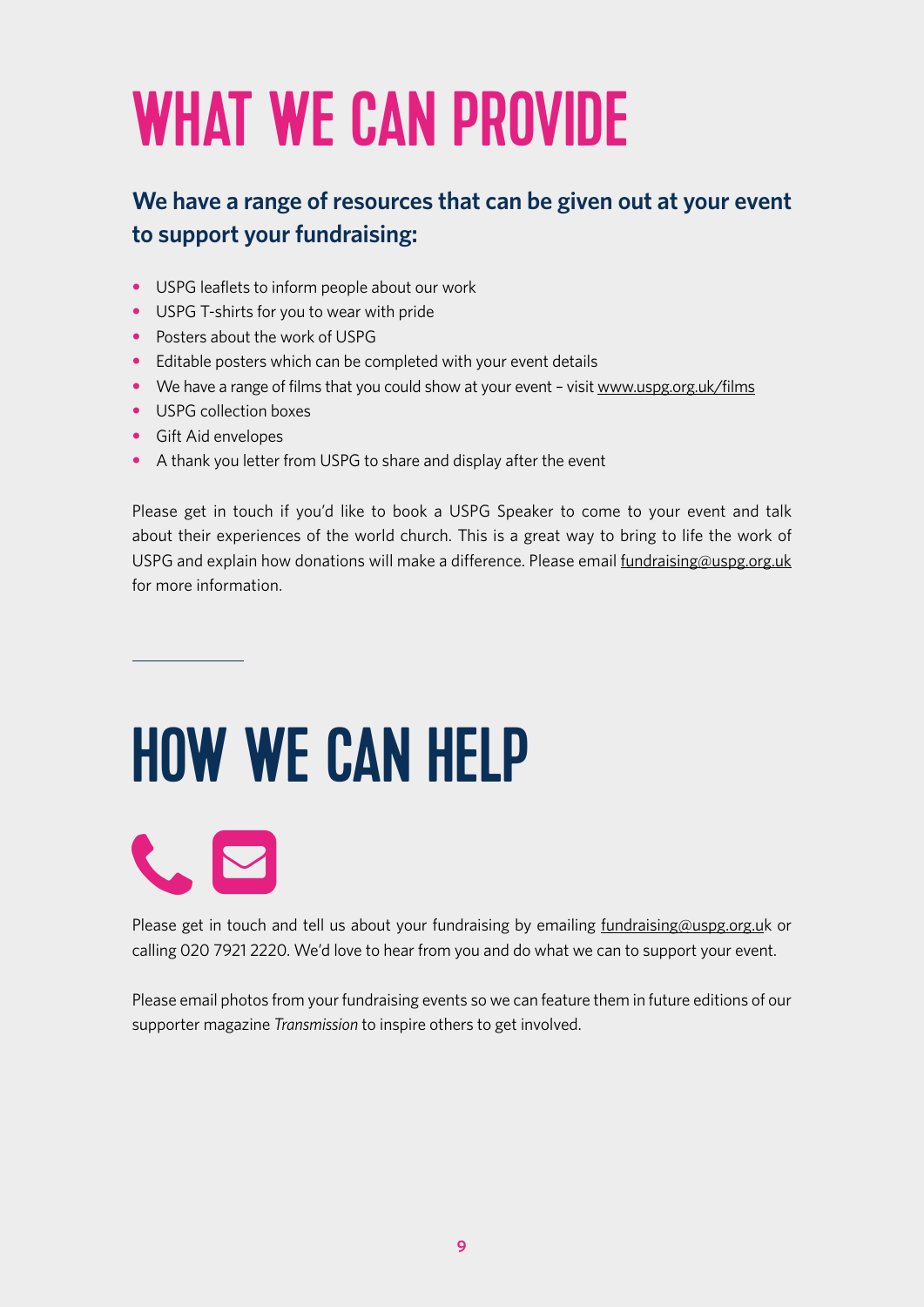### How to pay in YOUR DONATIONS

### **Once you've held your fundraising event, there are lots of ways to pay the money into USPG.**

- You can donate over the phone by calling the USPG office on 0207 921 2200 and make sure to tell us the money is from your fundraising event.
- Visit www.uspg.org.uk/donate and follow the instructions to make a payment.
- You can send a cheque made payable to USPG in the post to Fundraising, USPG, 5 Trinity Street, London, SE1 1DB.
- If you have collected cash/cheques on our behalf, you can pay the money directly into our bank account by using our bank details below. Please contact USPG for paying in slips.

Barclays Bank PLC Account name: United Society Account number: 50832596 Sort code: 20-32-37

Please drop us an email on  $fundraising@uspg.org.uk$  to let us know the date you make the donation, and the amount so we can ensure it's coded correctly and a thank you letter is sent out to you.

# Thank you !

Once again, thank you for choosing to fundraise for USPG. We rely on the generosity of individuals and churches to help us continue supporting the amazing work of our partners around the world.

If you'd like to discuss your fundraising ideas with us, or have any questions at all, please call our Fundraising Team on 020 7921 2220 or email fundraising@uspg.org.uk